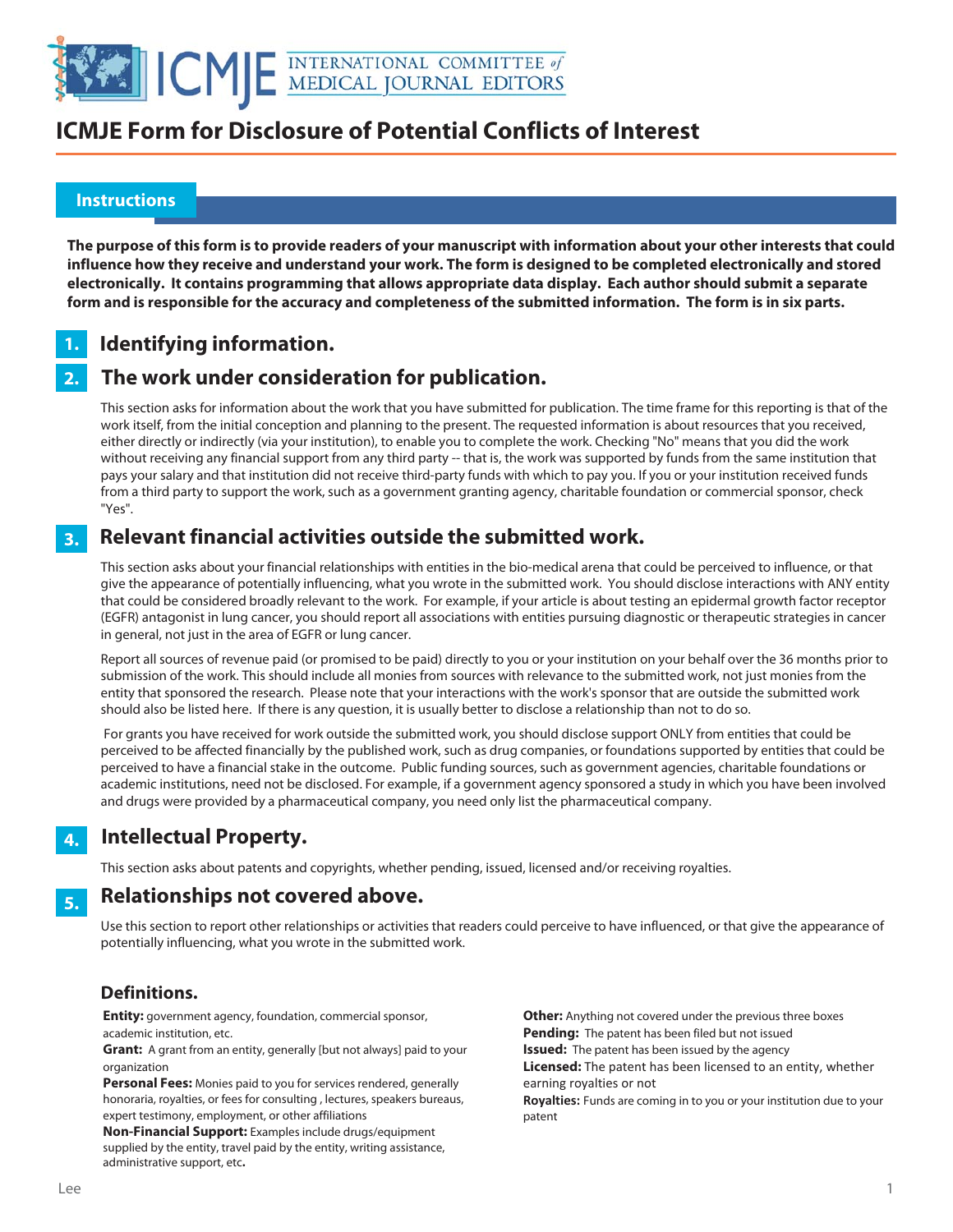

| <b>Section 1.</b><br>1. Given Name (First Name)<br>Cody | <b>Identifying Information</b>                    | 2. Surname (Last Name)<br>Lee                                                 | 3. Date<br>30-July-2019                       |
|---------------------------------------------------------|---------------------------------------------------|-------------------------------------------------------------------------------|-----------------------------------------------|
|                                                         | 4. Are you the corresponding author?              | $\sqrt{ NQ}$<br>Yes                                                           | Corresponding Author's Name<br>Manoj P. Reddy |
| 5. Manuscript Title                                     |                                                   | Rare Epstein-Barr virus associated smooth muscle tumor in a patient with AIDs |                                               |
| CC-D-19-00210R1                                         | 6. Manuscript Identifying Number (if you know it) |                                                                               |                                               |
| <b>Section 2.</b>                                       |                                                   | <b>The Work Under Consideration for Publication</b>                           |                                               |

Did you or your institution **at any time** receive payment or services from a third party (government, commercial, private foundation, etc.) for any aspect of the submitted work (including but not limited to grants, data monitoring board, study design, manuscript preparation, statistical analysis, etc.)?

| Are there any relevant conflicts of interest? |  |  | Yes | $\sqrt{\ }$ No |
|-----------------------------------------------|--|--|-----|----------------|
|                                               |  |  |     |                |

# **Relevant financial activities outside the submitted work. Section 3. Relevant financial activities outset**

Place a check in the appropriate boxes in the table to indicate whether you have financial relationships (regardless of amount of compensation) with entities as described in the instructions. Use one line for each entity; add as many lines as you need by clicking the "Add +" box. You should report relationships that were **present during the 36 months prior to publication**.

Are there any relevant conflicts of interest?  $\Box$  Yes  $\Box$  No

# **Intellectual Property -- Patents & Copyrights**

| Do you have any patents, whether planned, pending or issued, broadly relevant to the work? $\Box$ Yes $\Box$ No |  |  |
|-----------------------------------------------------------------------------------------------------------------|--|--|
|                                                                                                                 |  |  |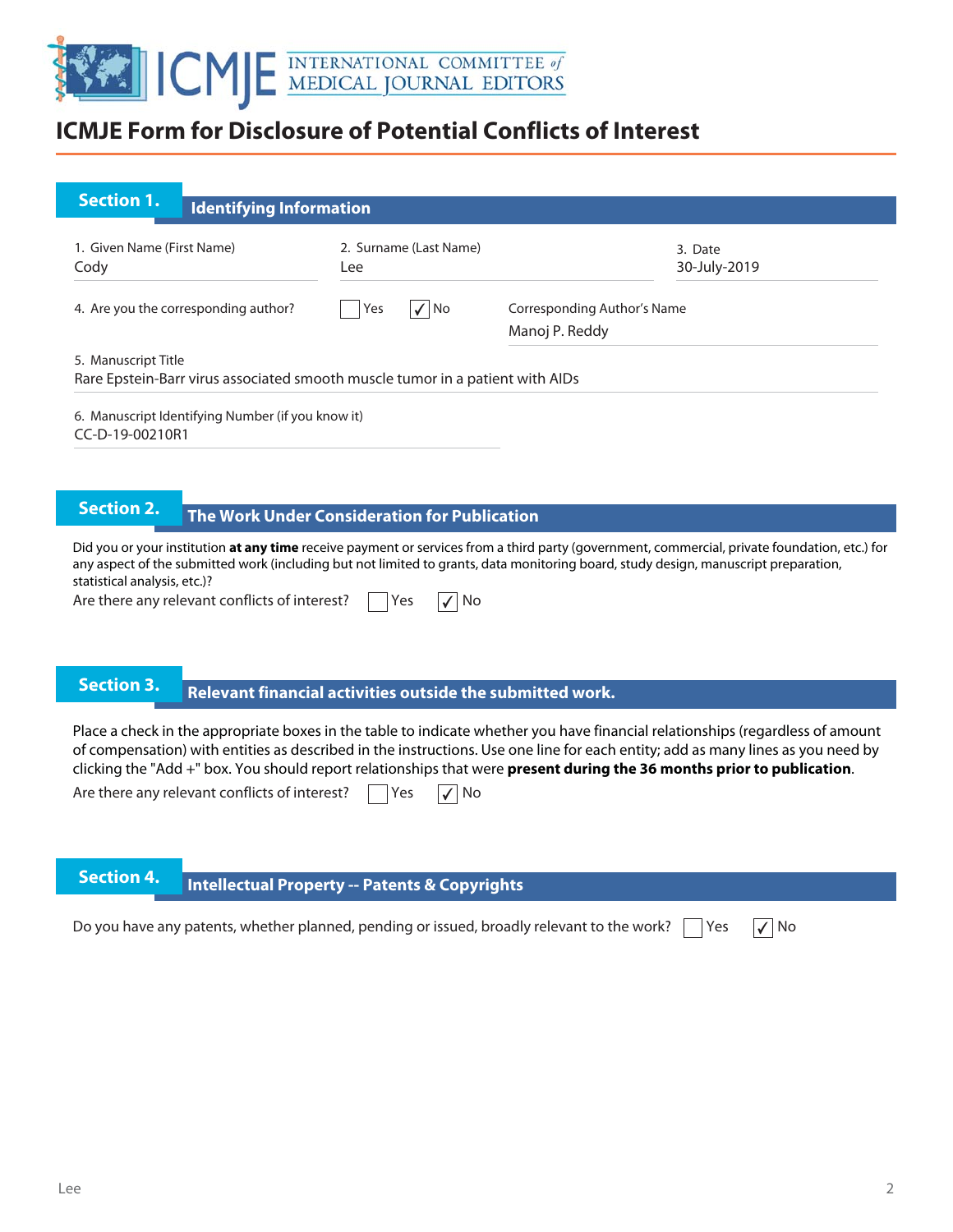

## **Section 5.** Relationships not covered above

Are there other relationships or activities that readers could perceive to have influenced, or that give the appearance of potentially influencing, what you wrote in the submitted work?

Yes, the following relationships/conditions/circumstances are present (explain below):

 $\sqrt{\ }$  No other relationships/conditions/circumstances that present a potential conflict of interest

At the time of manuscript acceptance, journals will ask authors to confirm and, if necessary, update their disclosure statements. On occasion, journals may ask authors to disclose further information about reported relationships.

### **Section 6. Disclosure Statement**

Based on the above disclosures, this form will automatically generate a disclosure statement, which will appear in the box below.

Dr. Lee has nothing to disclose.

### **Evaluation and Feedback**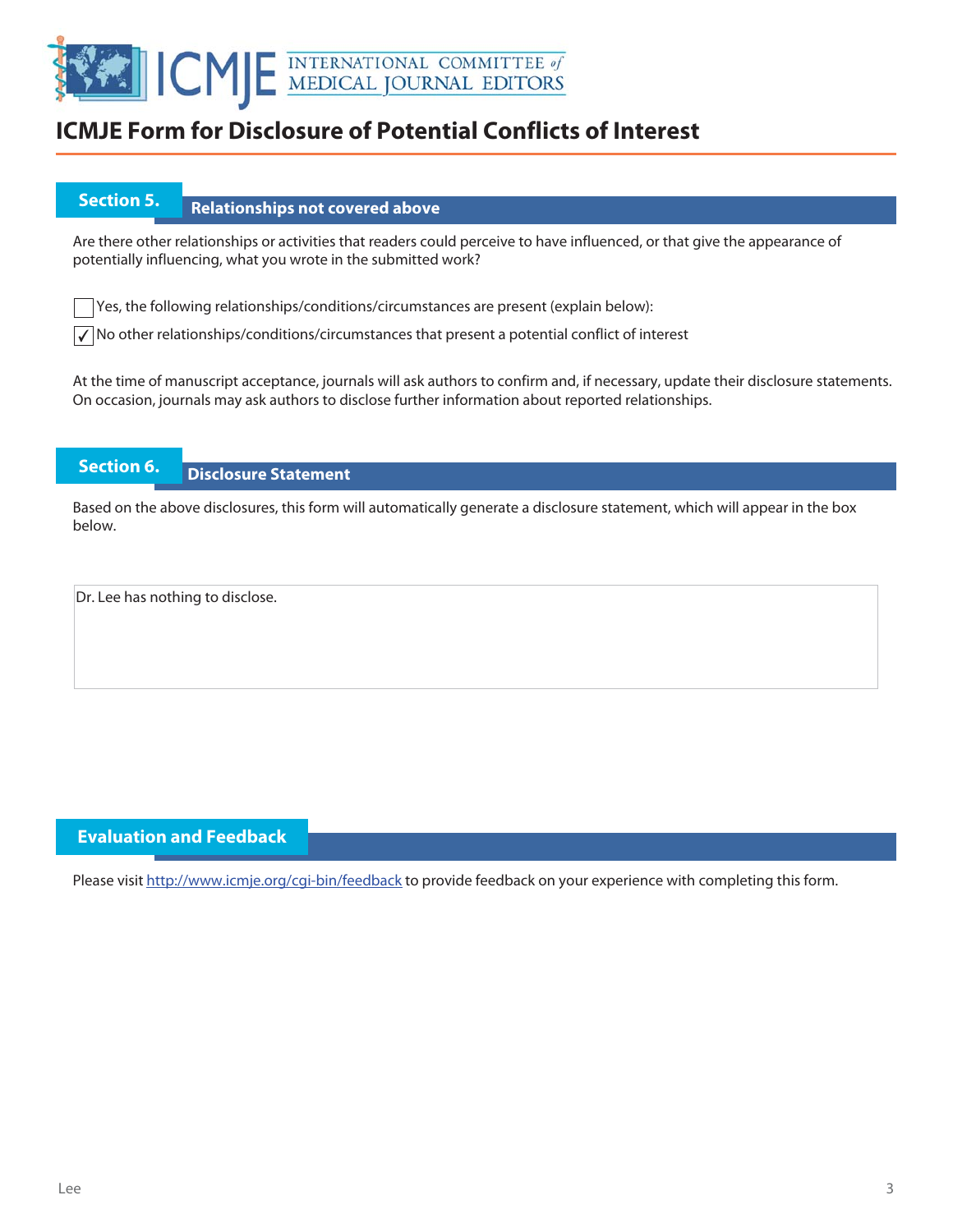

### **Instructions**

 

> **The purpose of this form is to provide readers of your manuscript with information about your other interests that could influence how they receive and understand your work. The form is designed to be completed electronically and stored electronically. It contains programming that allows appropriate data display. Each author should submit a separate form and is responsible for the accuracy and completeness of the submitted information. The form is in six parts.**

#### **Identifying information. 1.**

#### **The work under consideration for publication. 2.**

This section asks for information about the work that you have submitted for publication. The time frame for this reporting is that of the work itself, from the initial conception and planning to the present. The requested information is about resources that you received, either directly or indirectly (via your institution), to enable you to complete the work. Checking "No" means that you did the work without receiving any financial support from any third party -- that is, the work was supported by funds from the same institution that pays your salary and that institution did not receive third-party funds with which to pay you. If you or your institution received funds from a third party to support the work, such as a government granting agency, charitable foundation or commercial sponsor, check "Yes".

#### **Relevant financial activities outside the submitted work. 3.**

This section asks about your financial relationships with entities in the bio-medical arena that could be perceived to influence, or that give the appearance of potentially influencing, what you wrote in the submitted work. You should disclose interactions with ANY entity that could be considered broadly relevant to the work. For example, if your article is about testing an epidermal growth factor receptor (EGFR) antagonist in lung cancer, you should report all associations with entities pursuing diagnostic or therapeutic strategies in cancer in general, not just in the area of EGFR or lung cancer.

Report all sources of revenue paid (or promised to be paid) directly to you or your institution on your behalf over the 36 months prior to submission of the work. This should include all monies from sources with relevance to the submitted work, not just monies from the entity that sponsored the research. Please note that your interactions with the work's sponsor that are outside the submitted work should also be listed here. If there is any question, it is usually better to disclose a relationship than not to do so.

 For grants you have received for work outside the submitted work, you should disclose support ONLY from entities that could be perceived to be affected financially by the published work, such as drug companies, or foundations supported by entities that could be perceived to have a financial stake in the outcome. Public funding sources, such as government agencies, charitable foundations or academic institutions, need not be disclosed. For example, if a government agency sponsored a study in which you have been involved and drugs were provided by a pharmaceutical company, you need only list the pharmaceutical company.

#### **Intellectual Property. 4.**

This section asks about patents and copyrights, whether pending, issued, licensed and/or receiving royalties.

#### **Relationships not covered above. 5.**

Use this section to report other relationships or activities that readers could perceive to have influenced, or that give the appearance of potentially influencing, what you wrote in the submitted work.

### **Definitions.**

**Entity:** government agency, foundation, commercial sponsor, academic institution, etc.

**Grant:** A grant from an entity, generally [but not always] paid to your organization

**Personal Fees:** Monies paid to you for services rendered, generally honoraria, royalties, or fees for consulting , lectures, speakers bureaus, expert testimony, employment, or other affiliations

**Non-Financial Support:** Examples include drugs/equipment supplied by the entity, travel paid by the entity, writing assistance, administrative support, etc**.**

**Other:** Anything not covered under the previous three boxes **Pending:** The patent has been filed but not issued **Issued:** The patent has been issued by the agency **Licensed:** The patent has been licensed to an entity, whether earning royalties or not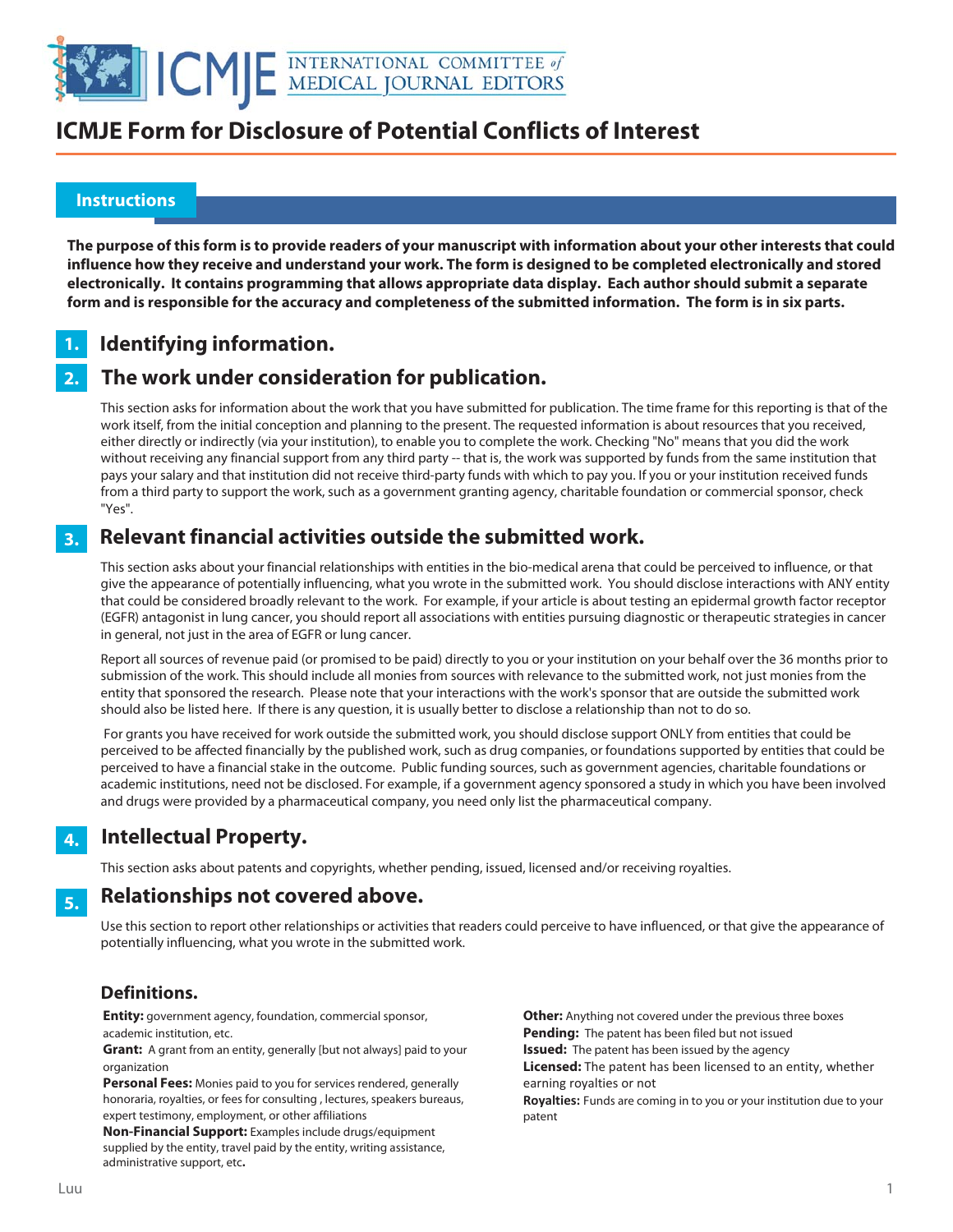

| <b>Section 1.</b><br>1. Given Name (First Name)<br>Hue | <b>Identifying Information</b>                    | 2. Surname (Last Name)<br>Luu                                                 | 3. Date<br>31-July-2019                       |
|--------------------------------------------------------|---------------------------------------------------|-------------------------------------------------------------------------------|-----------------------------------------------|
|                                                        | 4. Are you the corresponding author?              | $\sqrt{ NQ}$<br>Yes                                                           | Corresponding Author's Name<br>Manoj P. Reddy |
| 5. Manuscript Title                                    |                                                   | Rare Epstein-Barr virus associated smooth muscle tumor in a patient with AIDs |                                               |
| CC-D-19-00210R1                                        | 6. Manuscript Identifying Number (if you know it) |                                                                               |                                               |
| <b>Section 2.</b>                                      |                                                   | <b>The Work Under Consideration for Publication</b>                           |                                               |

Did you or your institution **at any time** receive payment or services from a third party (government, commercial, private foundation, etc.) for any aspect of the submitted work (including but not limited to grants, data monitoring board, study design, manuscript preparation, statistical analysis, etc.)?

Are there any relevant conflicts of interest?  $\Box$  Yes  $\Box$  No

| Relevant financial activities outside the submitted work, |
|-----------------------------------------------------------|
|                                                           |

Place a check in the appropriate boxes in the table to indicate whether you have financial relationships (regardless of amount of compensation) with entities as described in the instructions. Use one line for each entity; add as many lines as you need by clicking the "Add +" box. You should report relationships that were **present during the 36 months prior to publication**.

Are there any relevant conflicts of interest?  $\Box$  Yes  $\Box$  No

# **Intellectual Property -- Patents & Copyrights**

| Do you have any patents, whether planned, pending or issued, broadly relevant to the work? $\Box$ Yes $\Box$ No |  |  |
|-----------------------------------------------------------------------------------------------------------------|--|--|
|-----------------------------------------------------------------------------------------------------------------|--|--|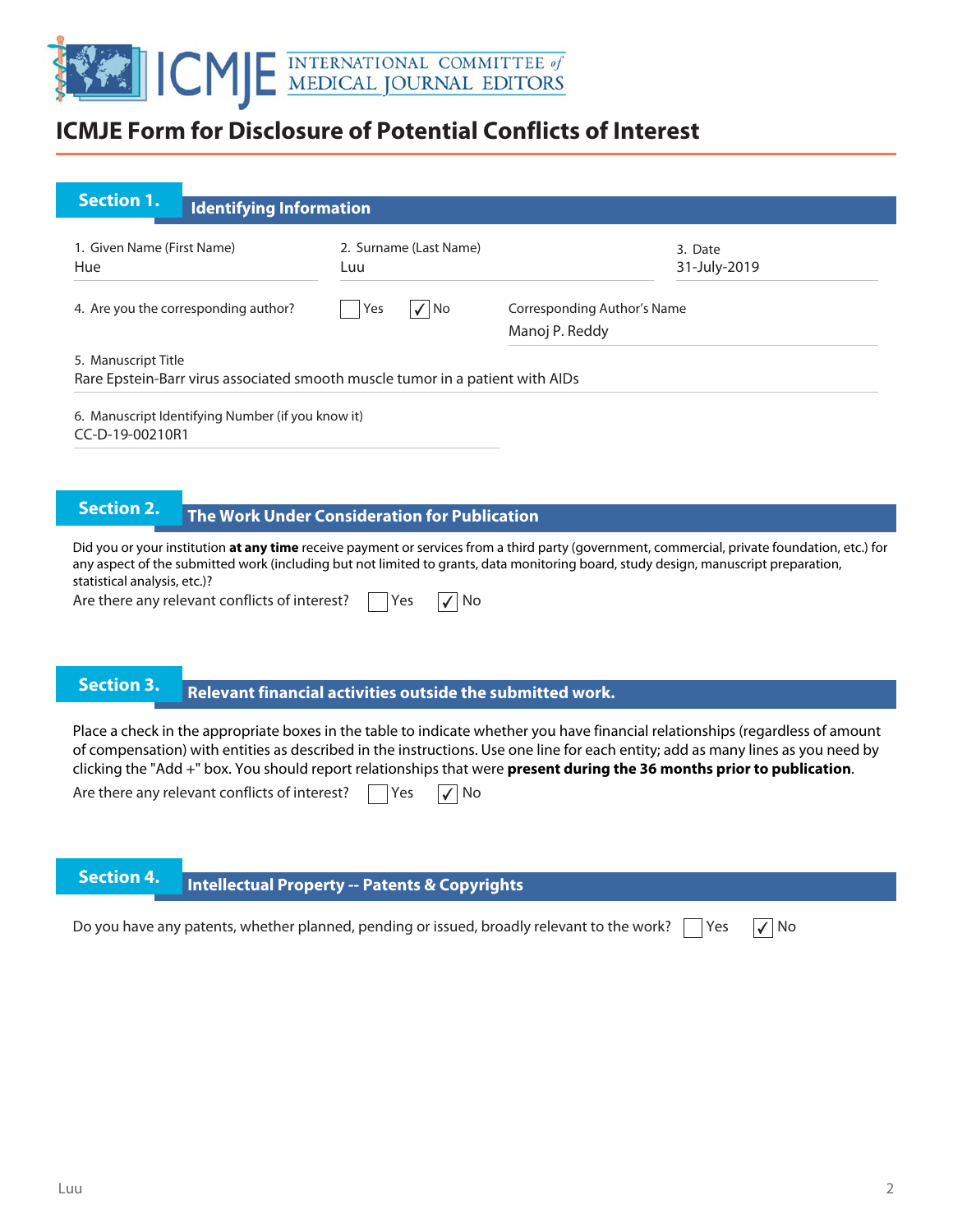

## **Section 5.** Relationships not covered above

Are there other relationships or activities that readers could perceive to have influenced, or that give the appearance of potentially influencing, what you wrote in the submitted work?

Yes, the following relationships/conditions/circumstances are present (explain below):

 $\sqrt{\ }$  No other relationships/conditions/circumstances that present a potential conflict of interest

At the time of manuscript acceptance, journals will ask authors to confirm and, if necessary, update their disclosure statements. On occasion, journals may ask authors to disclose further information about reported relationships.

### **Section 6. Disclosure Statement**

Based on the above disclosures, this form will automatically generate a disclosure statement, which will appear in the box below.

Dr. Luu has nothing to disclose.

### **Evaluation and Feedback**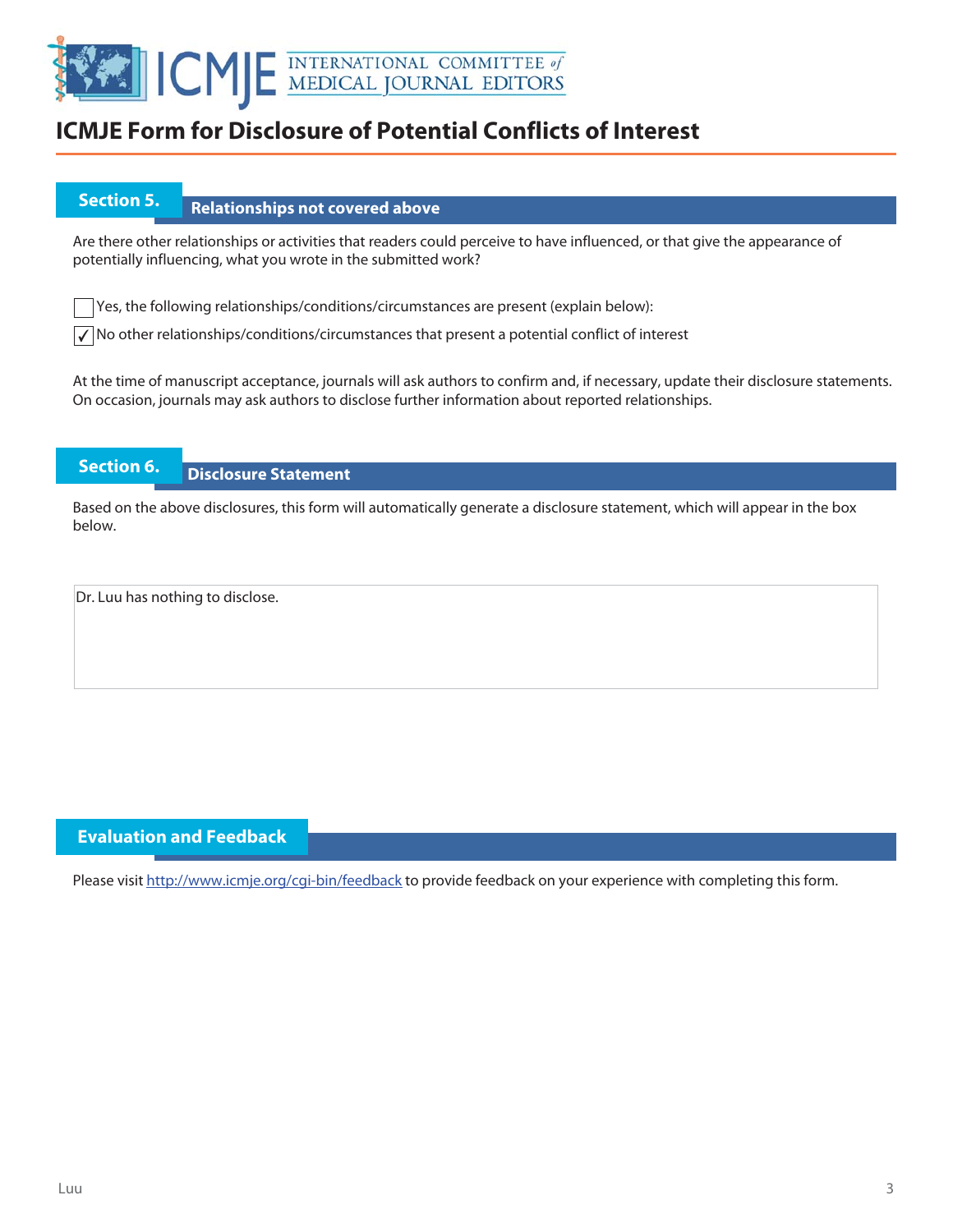

### **Instructions**

 

> **The purpose of this form is to provide readers of your manuscript with information about your other interests that could influence how they receive and understand your work. The form is designed to be completed electronically and stored electronically. It contains programming that allows appropriate data display. Each author should submit a separate form and is responsible for the accuracy and completeness of the submitted information. The form is in six parts.**

#### **Identifying information. 1.**

#### **The work under consideration for publication. 2.**

This section asks for information about the work that you have submitted for publication. The time frame for this reporting is that of the work itself, from the initial conception and planning to the present. The requested information is about resources that you received, either directly or indirectly (via your institution), to enable you to complete the work. Checking "No" means that you did the work without receiving any financial support from any third party -- that is, the work was supported by funds from the same institution that pays your salary and that institution did not receive third-party funds with which to pay you. If you or your institution received funds from a third party to support the work, such as a government granting agency, charitable foundation or commercial sponsor, check "Yes".

#### **Relevant financial activities outside the submitted work. 3.**

This section asks about your financial relationships with entities in the bio-medical arena that could be perceived to influence, or that give the appearance of potentially influencing, what you wrote in the submitted work. You should disclose interactions with ANY entity that could be considered broadly relevant to the work. For example, if your article is about testing an epidermal growth factor receptor (EGFR) antagonist in lung cancer, you should report all associations with entities pursuing diagnostic or therapeutic strategies in cancer in general, not just in the area of EGFR or lung cancer.

Report all sources of revenue paid (or promised to be paid) directly to you or your institution on your behalf over the 36 months prior to submission of the work. This should include all monies from sources with relevance to the submitted work, not just monies from the entity that sponsored the research. Please note that your interactions with the work's sponsor that are outside the submitted work should also be listed here. If there is any question, it is usually better to disclose a relationship than not to do so.

 For grants you have received for work outside the submitted work, you should disclose support ONLY from entities that could be perceived to be affected financially by the published work, such as drug companies, or foundations supported by entities that could be perceived to have a financial stake in the outcome. Public funding sources, such as government agencies, charitable foundations or academic institutions, need not be disclosed. For example, if a government agency sponsored a study in which you have been involved and drugs were provided by a pharmaceutical company, you need only list the pharmaceutical company.

#### **Intellectual Property. 4.**

This section asks about patents and copyrights, whether pending, issued, licensed and/or receiving royalties.

#### **Relationships not covered above. 5.**

Use this section to report other relationships or activities that readers could perceive to have influenced, or that give the appearance of potentially influencing, what you wrote in the submitted work.

### **Definitions.**

**Entity:** government agency, foundation, commercial sponsor, academic institution, etc.

**Grant:** A grant from an entity, generally [but not always] paid to your organization

**Personal Fees:** Monies paid to you for services rendered, generally honoraria, royalties, or fees for consulting , lectures, speakers bureaus, expert testimony, employment, or other affiliations

**Non-Financial Support:** Examples include drugs/equipment supplied by the entity, travel paid by the entity, writing assistance, administrative support, etc**.**

**Other:** Anything not covered under the previous three boxes **Pending:** The patent has been filed but not issued **Issued:** The patent has been issued by the agency **Licensed:** The patent has been licensed to an entity, whether earning royalties or not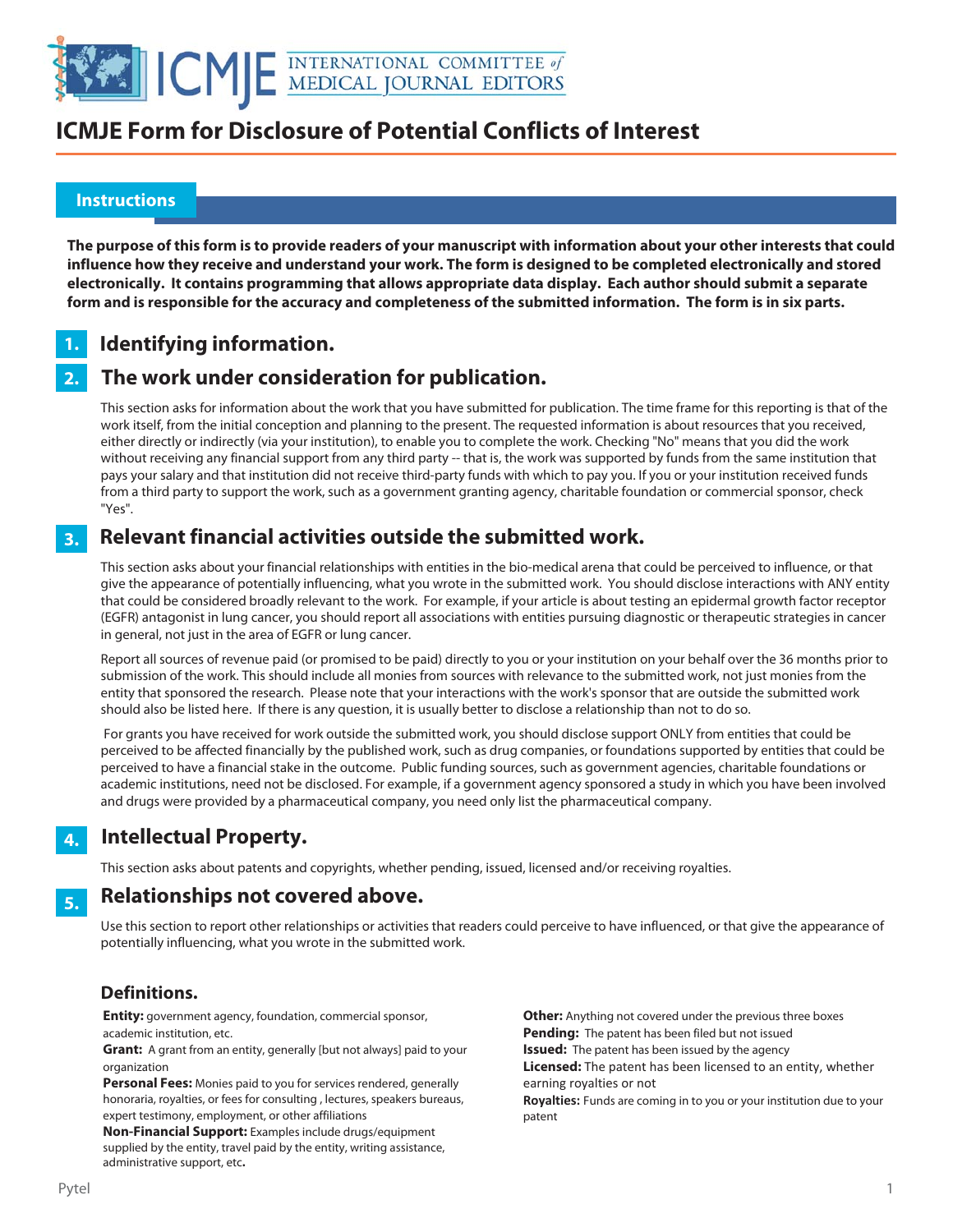

| <b>Section 1.</b>                    | <b>Identifying Information</b>                    |                                                                               |                                               |
|--------------------------------------|---------------------------------------------------|-------------------------------------------------------------------------------|-----------------------------------------------|
| 1. Given Name (First Name)<br>Peter  |                                                   | 2. Surname (Last Name)<br>Pytel                                               | 3. Date                                       |
| 4. Are you the corresponding author? |                                                   | Yes<br>  No<br>$\checkmark$                                                   | Corresponding Author's Name<br>Manoj P. Reddy |
| 5. Manuscript Title                  |                                                   | Rare Epstein-Barr virus associated smooth muscle tumor in a patient with AIDs |                                               |
| CC-D-19-00210R1                      | 6. Manuscript Identifying Number (if you know it) |                                                                               |                                               |

## **The Work Under Consideration for Publication**

Did you or your institution **at any time** receive payment or services from a third party (government, commercial, private foundation, etc.) for any aspect of the submitted work (including but not limited to grants, data monitoring board, study design, manuscript preparation, statistical analysis, etc.)?

| Are there any relevant conflicts of interest? |  | <b>Yes</b> |  | $\sqrt{ }$ No |
|-----------------------------------------------|--|------------|--|---------------|
|-----------------------------------------------|--|------------|--|---------------|

# **Relevant financial activities outside the submitted work. Section 3. Relevant financial activities outset**

Place a check in the appropriate boxes in the table to indicate whether you have financial relationships (regardless of amount of compensation) with entities as described in the instructions. Use one line for each entity; add as many lines as you need by clicking the "Add +" box. You should report relationships that were **present during the 36 months prior to publication**.

Are there any relevant conflicts of interest?  $\Box$  Yes  $\Box$  No

# **Intellectual Property -- Patents & Copyrights**

Do you have any patents, whether planned, pending or issued, broadly relevant to the work?  $\vert \ \vert$  Yes  $\vert \sqrt{\vert N}$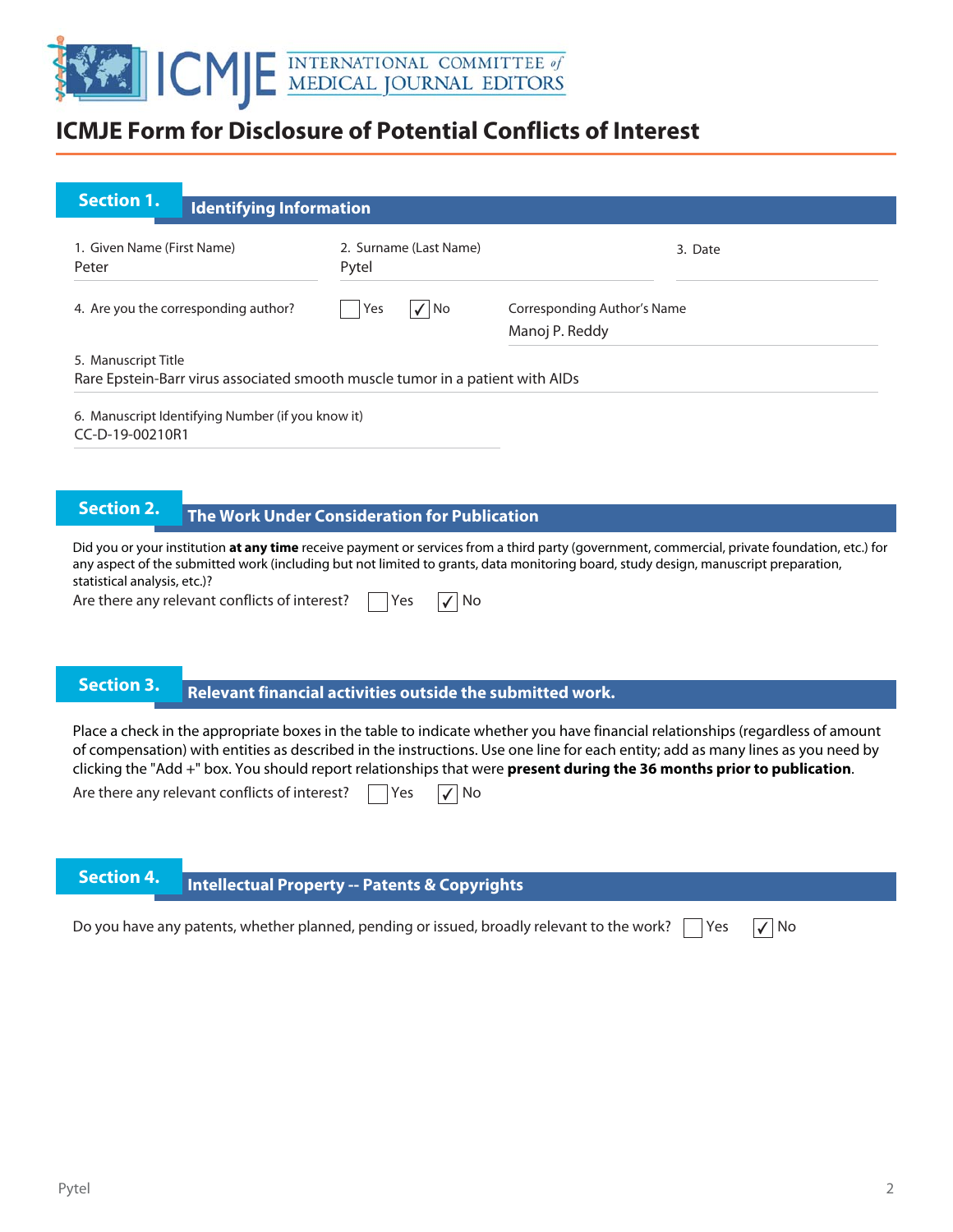

## **Section 5.** Relationships not covered above

Are there other relationships or activities that readers could perceive to have influenced, or that give the appearance of potentially influencing, what you wrote in the submitted work?

Yes, the following relationships/conditions/circumstances are present (explain below):

 $\sqrt{\ }$  No other relationships/conditions/circumstances that present a potential conflict of interest

At the time of manuscript acceptance, journals will ask authors to confirm and, if necessary, update their disclosure statements. On occasion, journals may ask authors to disclose further information about reported relationships.

### **Section 6. Disclosure Statement**

Based on the above disclosures, this form will automatically generate a disclosure statement, which will appear in the box below.

Dr. Pytel has nothing to disclose.

### **Evaluation and Feedback**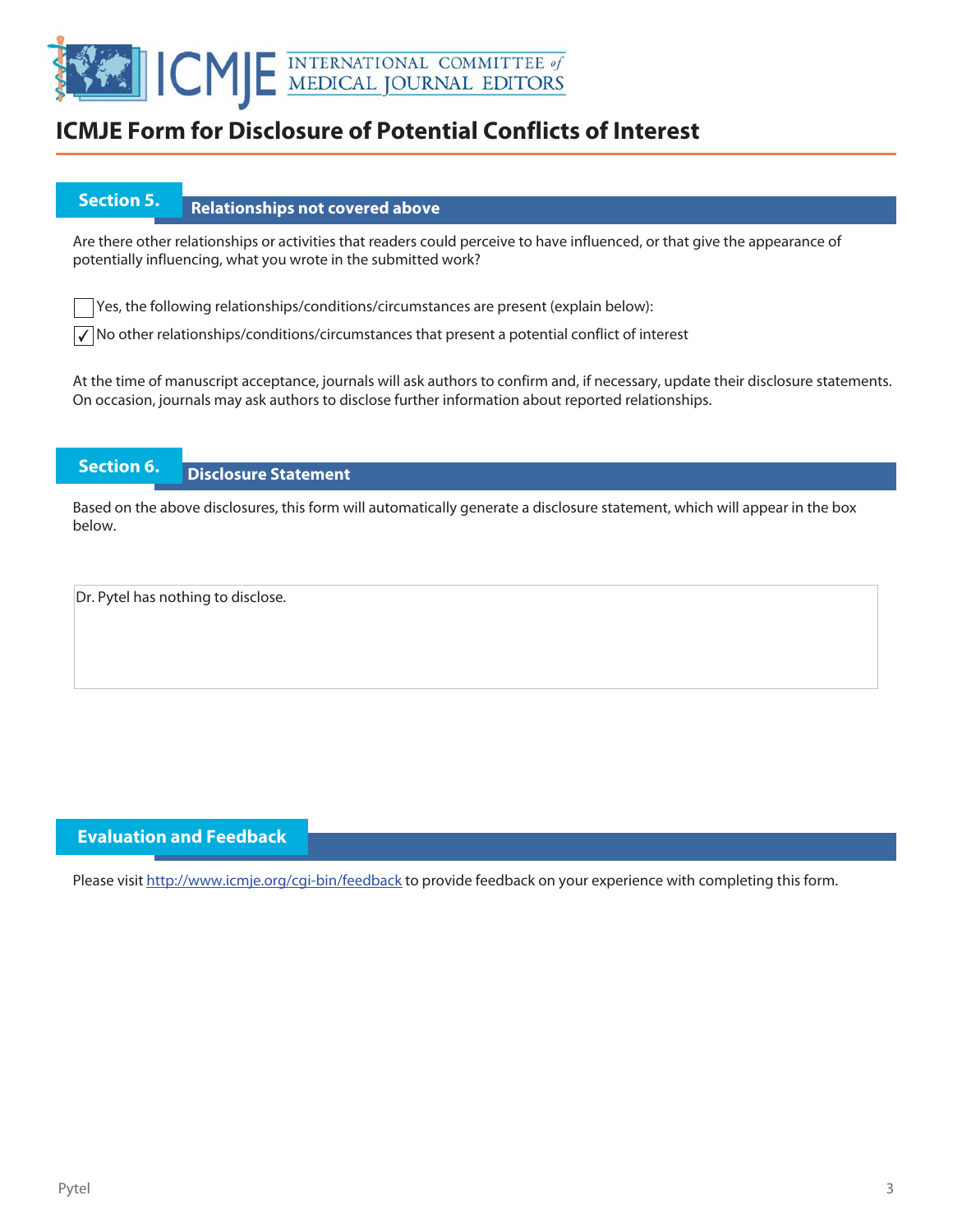

### **Instructions**

 

> **The purpose of this form is to provide readers of your manuscript with information about your other interests that could influence how they receive and understand your work. The form is designed to be completed electronically and stored electronically. It contains programming that allows appropriate data display. Each author should submit a separate form and is responsible for the accuracy and completeness of the submitted information. The form is in six parts.**

#### **Identifying information. 1.**

#### **The work under consideration for publication. 2.**

This section asks for information about the work that you have submitted for publication. The time frame for this reporting is that of the work itself, from the initial conception and planning to the present. The requested information is about resources that you received, either directly or indirectly (via your institution), to enable you to complete the work. Checking "No" means that you did the work without receiving any financial support from any third party -- that is, the work was supported by funds from the same institution that pays your salary and that institution did not receive third-party funds with which to pay you. If you or your institution received funds from a third party to support the work, such as a government granting agency, charitable foundation or commercial sponsor, check "Yes".

#### **Relevant financial activities outside the submitted work. 3.**

This section asks about your financial relationships with entities in the bio-medical arena that could be perceived to influence, or that give the appearance of potentially influencing, what you wrote in the submitted work. You should disclose interactions with ANY entity that could be considered broadly relevant to the work. For example, if your article is about testing an epidermal growth factor receptor (EGFR) antagonist in lung cancer, you should report all associations with entities pursuing diagnostic or therapeutic strategies in cancer in general, not just in the area of EGFR or lung cancer.

Report all sources of revenue paid (or promised to be paid) directly to you or your institution on your behalf over the 36 months prior to submission of the work. This should include all monies from sources with relevance to the submitted work, not just monies from the entity that sponsored the research. Please note that your interactions with the work's sponsor that are outside the submitted work should also be listed here. If there is any question, it is usually better to disclose a relationship than not to do so.

 For grants you have received for work outside the submitted work, you should disclose support ONLY from entities that could be perceived to be affected financially by the published work, such as drug companies, or foundations supported by entities that could be perceived to have a financial stake in the outcome. Public funding sources, such as government agencies, charitable foundations or academic institutions, need not be disclosed. For example, if a government agency sponsored a study in which you have been involved and drugs were provided by a pharmaceutical company, you need only list the pharmaceutical company.

#### **Intellectual Property. 4.**

This section asks about patents and copyrights, whether pending, issued, licensed and/or receiving royalties.

#### **Relationships not covered above. 5.**

Use this section to report other relationships or activities that readers could perceive to have influenced, or that give the appearance of potentially influencing, what you wrote in the submitted work.

### **Definitions.**

**Entity:** government agency, foundation, commercial sponsor, academic institution, etc.

**Grant:** A grant from an entity, generally [but not always] paid to your organization

**Personal Fees:** Monies paid to you for services rendered, generally honoraria, royalties, or fees for consulting , lectures, speakers bureaus, expert testimony, employment, or other affiliations

**Non-Financial Support:** Examples include drugs/equipment supplied by the entity, travel paid by the entity, writing assistance, administrative support, etc**.**

**Other:** Anything not covered under the previous three boxes **Pending:** The patent has been filed but not issued **Issued:** The patent has been issued by the agency **Licensed:** The patent has been licensed to an entity, whether earning royalties or not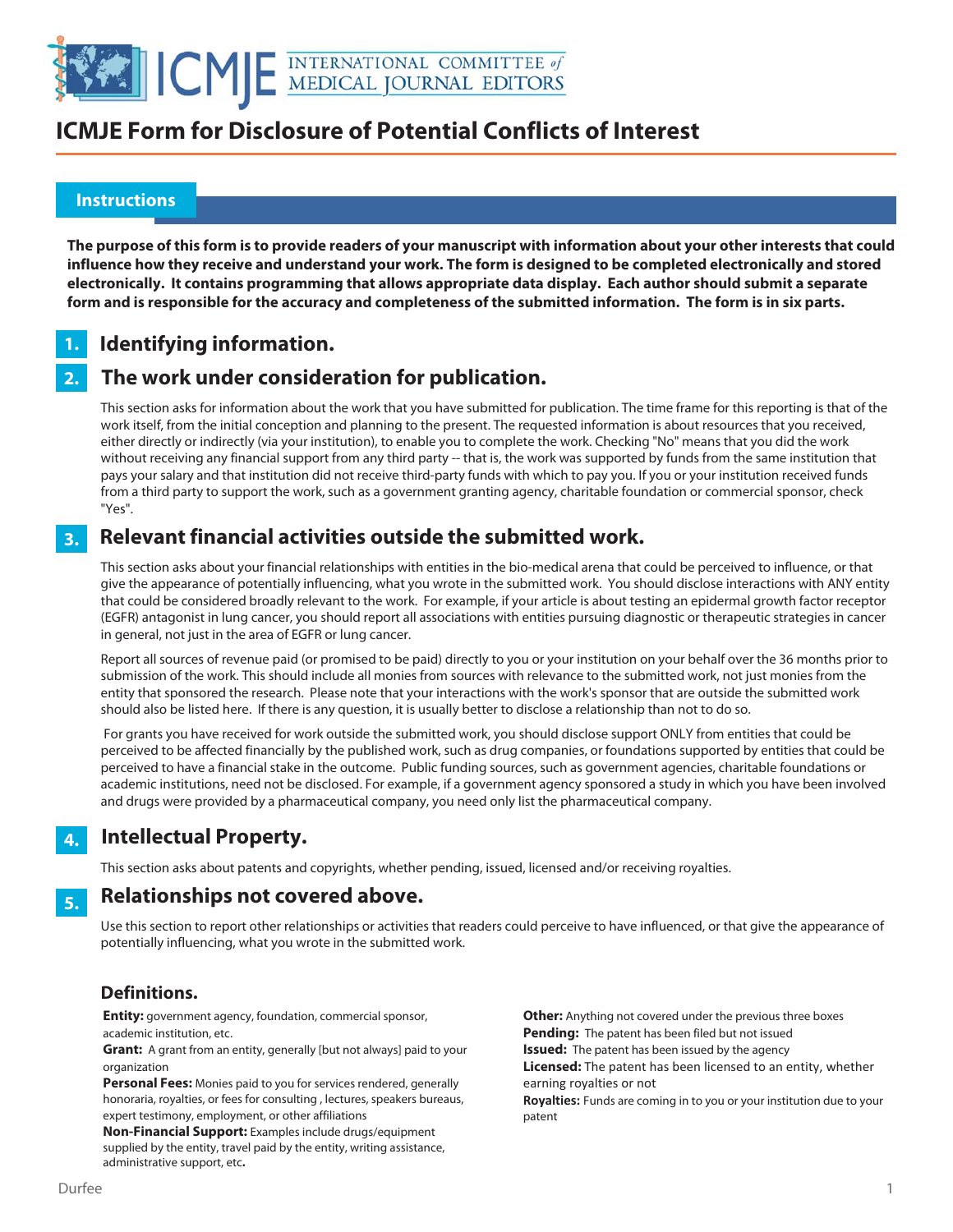

| <b>Section 1.</b><br>1. Given Name (First Name)<br>Ryan | <b>Identifying Information</b>                    | 2. Surname (Last Name)<br>Durfee                                              | 3. Date<br>30-July-2019                       |
|---------------------------------------------------------|---------------------------------------------------|-------------------------------------------------------------------------------|-----------------------------------------------|
|                                                         | 4. Are you the corresponding author?              | $\sqrt{ NQ}$<br>Yes                                                           | Corresponding Author's Name<br>Manoj P. Reddy |
| 5. Manuscript Title                                     |                                                   | Rare Epstein-Barr virus associated smooth muscle tumor in a patient with AIDs |                                               |
| CC-D-19-00210R1                                         | 6. Manuscript Identifying Number (if you know it) |                                                                               |                                               |
| <b>Section 2.</b>                                       |                                                   | <b>The Work Under Consideration for Publication</b>                           |                                               |

Did you or your institution **at any time** receive payment or services from a third party (government, commercial, private foundation, etc.) for any aspect of the submitted work (including but not limited to grants, data monitoring board, study design, manuscript preparation, statistical analysis, etc.)?

| Are there any relevant conflicts of interest? |  | <b>Yes</b> |  | $\sqrt{ }$ No |
|-----------------------------------------------|--|------------|--|---------------|
|-----------------------------------------------|--|------------|--|---------------|

# **Relevant financial activities outside the submitted work. Section 3. Relevant financial activities outset**

Place a check in the appropriate boxes in the table to indicate whether you have financial relationships (regardless of amount of compensation) with entities as described in the instructions. Use one line for each entity; add as many lines as you need by clicking the "Add +" box. You should report relationships that were **present during the 36 months prior to publication**.

Are there any relevant conflicts of interest?  $\Box$  Yes  $\Box$  No

# **Intellectual Property -- Patents & Copyrights**

Do you have any patents, whether planned, pending or issued, broadly relevant to the work?  $\vert \ \vert$  Yes  $\vert \sqrt{\vert N}$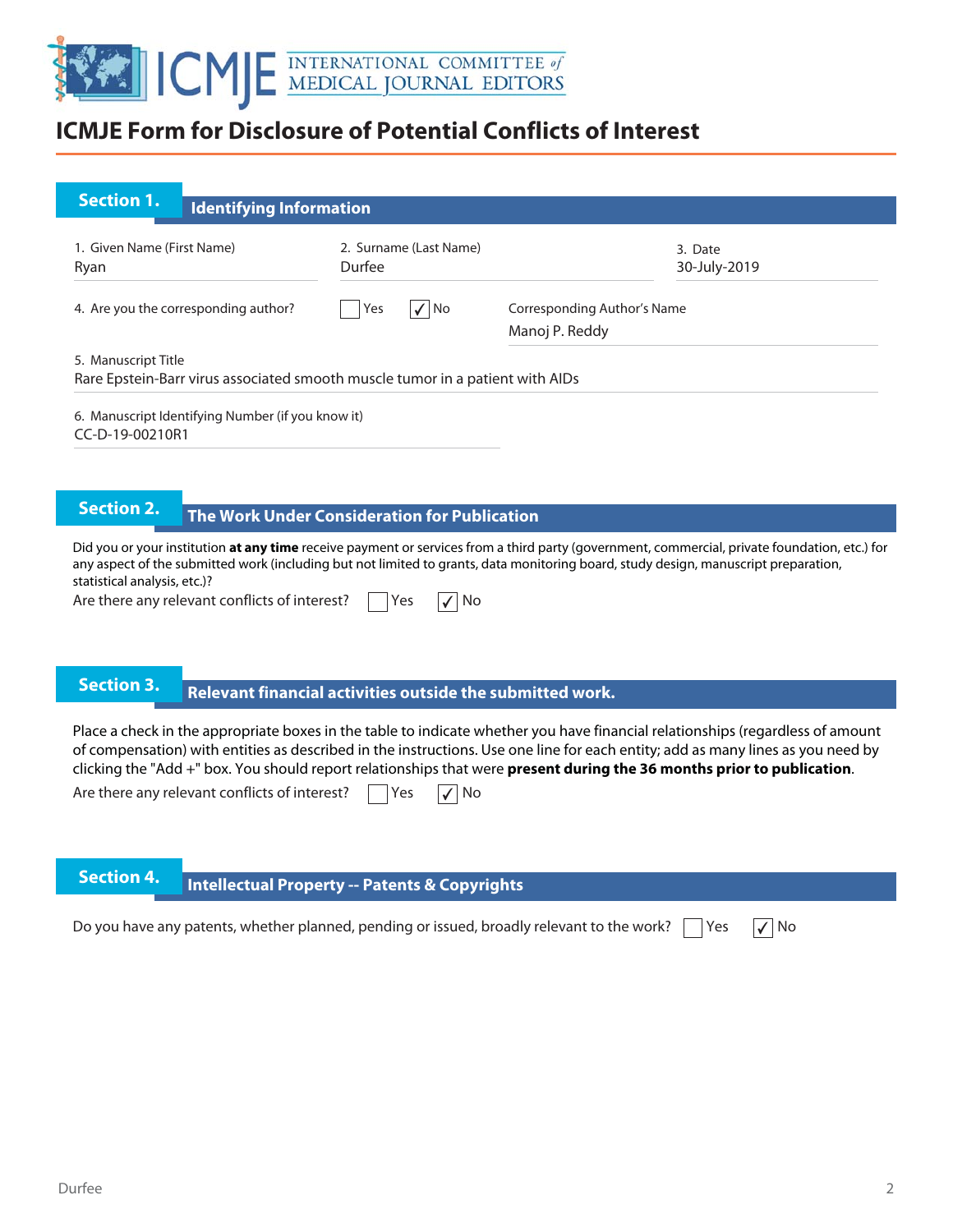

## **Section 5.** Relationships not covered above

Are there other relationships or activities that readers could perceive to have influenced, or that give the appearance of potentially influencing, what you wrote in the submitted work?

Yes, the following relationships/conditions/circumstances are present (explain below):

 $\sqrt{\ }$  No other relationships/conditions/circumstances that present a potential conflict of interest

At the time of manuscript acceptance, journals will ask authors to confirm and, if necessary, update their disclosure statements. On occasion, journals may ask authors to disclose further information about reported relationships.

### **Section 6. Disclosure Statement**

Based on the above disclosures, this form will automatically generate a disclosure statement, which will appear in the box below.

Dr. Durfee has nothing to disclose.

### **Evaluation and Feedback**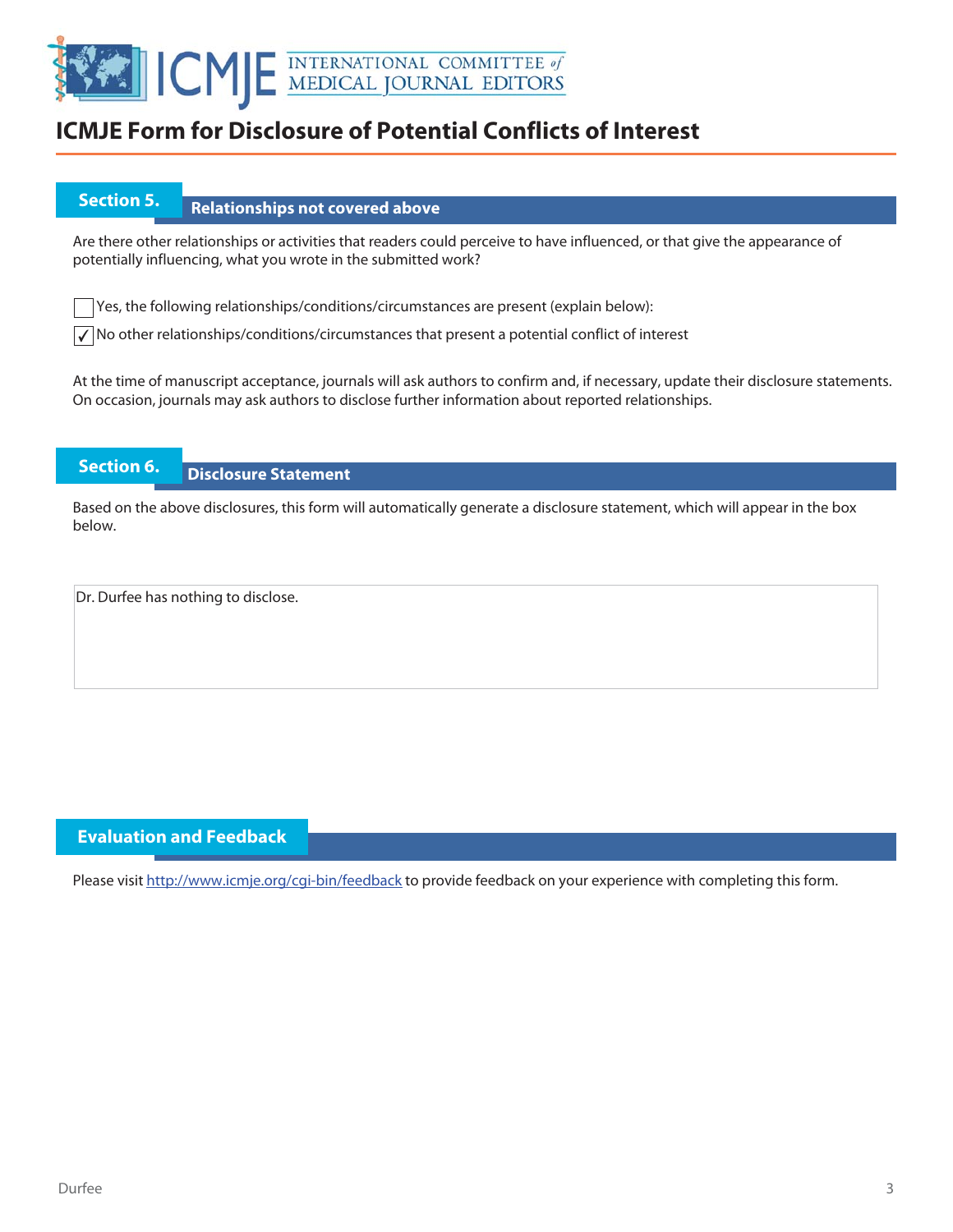

### **Instructions**

 

> **The purpose of this form is to provide readers of your manuscript with information about your other interests that could influence how they receive and understand your work. The form is designed to be completed electronically and stored electronically. It contains programming that allows appropriate data display. Each author should submit a separate form and is responsible for the accuracy and completeness of the submitted information. The form is in six parts.**

#### **Identifying information. 1.**

#### **The work under consideration for publication. 2.**

This section asks for information about the work that you have submitted for publication. The time frame for this reporting is that of the work itself, from the initial conception and planning to the present. The requested information is about resources that you received, either directly or indirectly (via your institution), to enable you to complete the work. Checking "No" means that you did the work without receiving any financial support from any third party -- that is, the work was supported by funds from the same institution that pays your salary and that institution did not receive third-party funds with which to pay you. If you or your institution received funds from a third party to support the work, such as a government granting agency, charitable foundation or commercial sponsor, check "Yes".

#### **Relevant financial activities outside the submitted work. 3.**

This section asks about your financial relationships with entities in the bio-medical arena that could be perceived to influence, or that give the appearance of potentially influencing, what you wrote in the submitted work. You should disclose interactions with ANY entity that could be considered broadly relevant to the work. For example, if your article is about testing an epidermal growth factor receptor (EGFR) antagonist in lung cancer, you should report all associations with entities pursuing diagnostic or therapeutic strategies in cancer in general, not just in the area of EGFR or lung cancer.

Report all sources of revenue paid (or promised to be paid) directly to you or your institution on your behalf over the 36 months prior to submission of the work. This should include all monies from sources with relevance to the submitted work, not just monies from the entity that sponsored the research. Please note that your interactions with the work's sponsor that are outside the submitted work should also be listed here. If there is any question, it is usually better to disclose a relationship than not to do so.

 For grants you have received for work outside the submitted work, you should disclose support ONLY from entities that could be perceived to be affected financially by the published work, such as drug companies, or foundations supported by entities that could be perceived to have a financial stake in the outcome. Public funding sources, such as government agencies, charitable foundations or academic institutions, need not be disclosed. For example, if a government agency sponsored a study in which you have been involved and drugs were provided by a pharmaceutical company, you need only list the pharmaceutical company.

#### **Intellectual Property. 4.**

This section asks about patents and copyrights, whether pending, issued, licensed and/or receiving royalties.

#### **Relationships not covered above. 5.**

Use this section to report other relationships or activities that readers could perceive to have influenced, or that give the appearance of potentially influencing, what you wrote in the submitted work.

### **Definitions.**

**Entity:** government agency, foundation, commercial sponsor, academic institution, etc.

**Grant:** A grant from an entity, generally [but not always] paid to your organization

**Personal Fees:** Monies paid to you for services rendered, generally honoraria, royalties, or fees for consulting , lectures, speakers bureaus, expert testimony, employment, or other affiliations

**Non-Financial Support:** Examples include drugs/equipment supplied by the entity, travel paid by the entity, writing assistance, administrative support, etc**.**

**Other:** Anything not covered under the previous three boxes **Pending:** The patent has been filed but not issued **Issued:** The patent has been issued by the agency **Licensed:** The patent has been licensed to an entity, whether earning royalties or not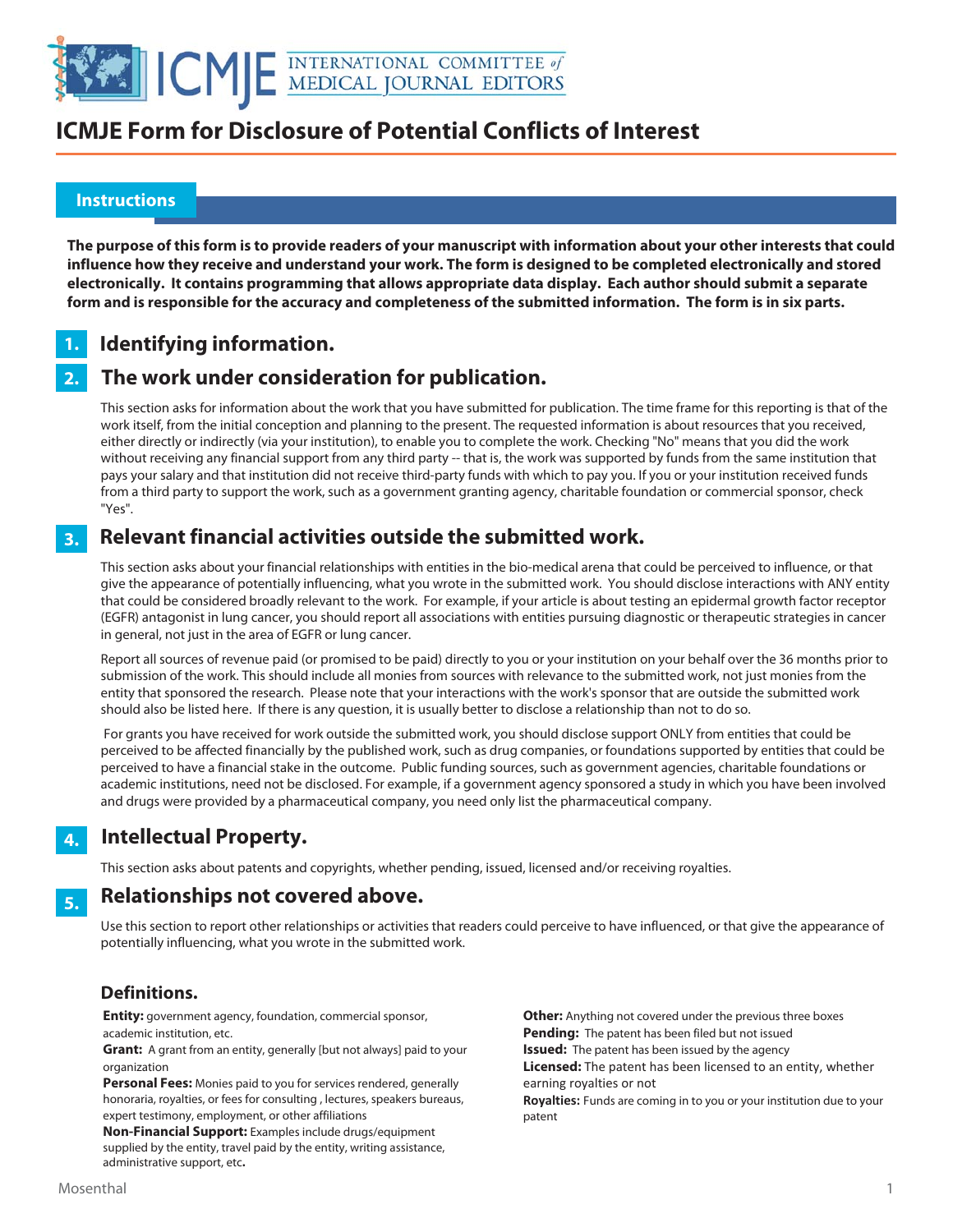

| <b>Section 1.</b>                     |                                                   |                                                                               |                                                                                                                                     |                                                                                                                                               |
|---------------------------------------|---------------------------------------------------|-------------------------------------------------------------------------------|-------------------------------------------------------------------------------------------------------------------------------------|-----------------------------------------------------------------------------------------------------------------------------------------------|
|                                       | <b>Identifying Information</b>                    |                                                                               |                                                                                                                                     |                                                                                                                                               |
| 1. Given Name (First Name)<br>William |                                                   | 2. Surname (Last Name)<br>Mosenthal                                           |                                                                                                                                     | 3. Date<br>30-July-2019                                                                                                                       |
| 4. Are you the corresponding author?  |                                                   | Yes<br>$\sqrt{ N_{0}}$                                                        | Corresponding Author's Name                                                                                                         |                                                                                                                                               |
|                                       |                                                   |                                                                               | Manoj P. Reddy                                                                                                                      |                                                                                                                                               |
| 5. Manuscript Title                   |                                                   | Rare Epstein-Barr virus associated smooth muscle tumor in a patient with AIDs |                                                                                                                                     |                                                                                                                                               |
| CC-D-19-00210R1                       | 6. Manuscript Identifying Number (if you know it) |                                                                               |                                                                                                                                     |                                                                                                                                               |
|                                       |                                                   |                                                                               |                                                                                                                                     |                                                                                                                                               |
| <b>Section 2.</b>                     |                                                   | <b>The Work Under Consideration for Publication</b>                           |                                                                                                                                     |                                                                                                                                               |
| statistical analysis, etc.)?          |                                                   |                                                                               | any aspect of the submitted work (including but not limited to grants, data monitoring board, study design, manuscript preparation, | Did you or your institution at any time receive payment or services from a third party (government, commercial, private foundation, etc.) for |
|                                       | Are there any relevant conflicts of interest?     | Yes<br>No<br>$\checkmark$                                                     |                                                                                                                                     |                                                                                                                                               |

# **Relevant financial activities outside the submitted work. Section 3. Relevant financial activities outset**

Place a check in the appropriate boxes in the table to indicate whether you have financial relationships (regardless of amount of compensation) with entities as described in the instructions. Use one line for each entity; add as many lines as you need by clicking the "Add +" box. You should report relationships that were **present during the 36 months prior to publication**.

| Are there any relevant conflicts of interest? | <b>Yes</b> | $\sqrt{}$ No |
|-----------------------------------------------|------------|--------------|
|                                               |            |              |

# **Intellectual Property -- Patents & Copyrights**

| Do you have any patents, whether planned, pending or issued, broadly relevant to the work? $\Box$ Yes $\Box$ No |  |
|-----------------------------------------------------------------------------------------------------------------|--|
|                                                                                                                 |  |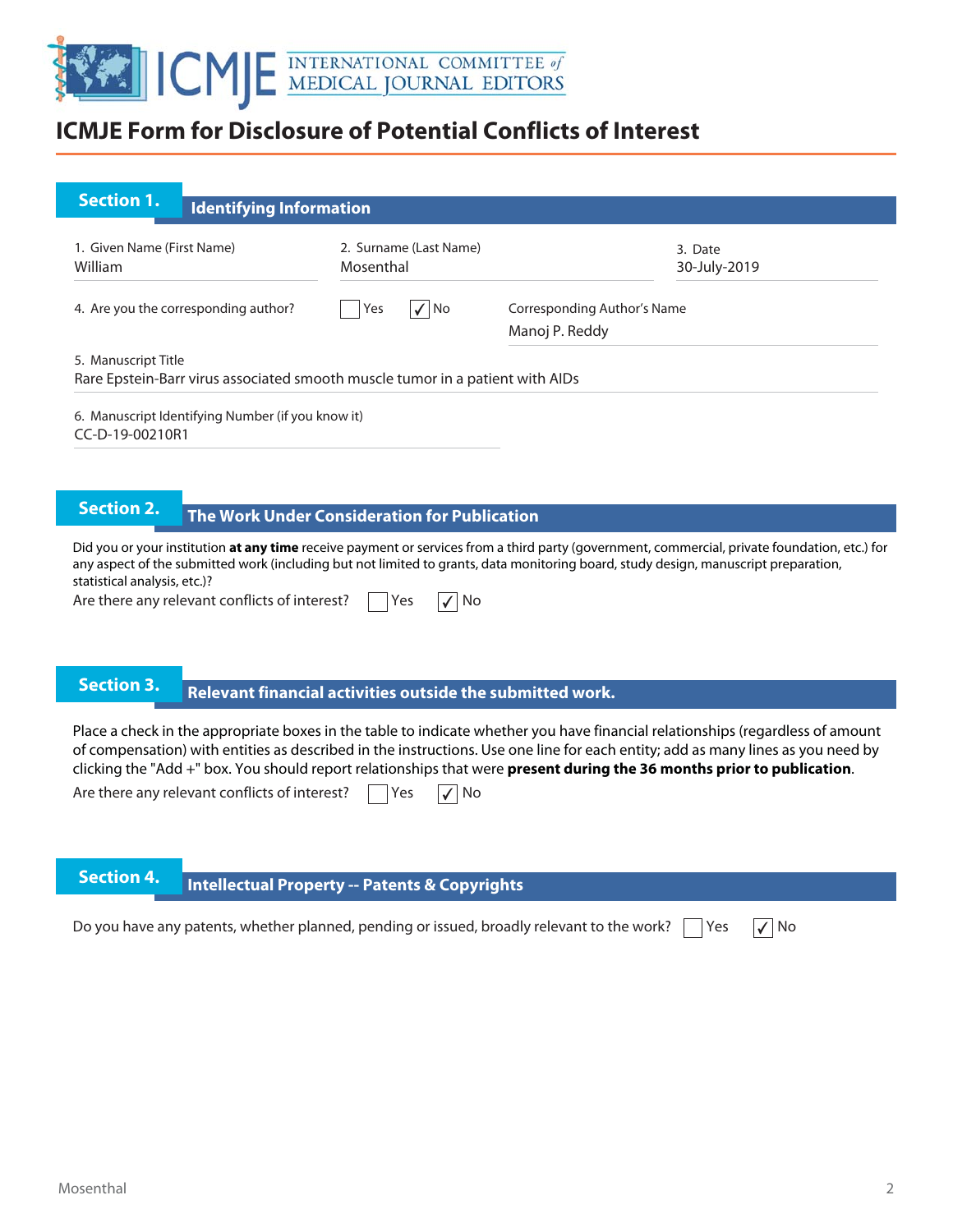

## **Section 5.** Relationships not covered above

Are there other relationships or activities that readers could perceive to have influenced, or that give the appearance of potentially influencing, what you wrote in the submitted work?

Yes, the following relationships/conditions/circumstances are present (explain below):

 $\sqrt{\ }$  No other relationships/conditions/circumstances that present a potential conflict of interest

At the time of manuscript acceptance, journals will ask authors to confirm and, if necessary, update their disclosure statements. On occasion, journals may ask authors to disclose further information about reported relationships.

### **Section 6. Disclosure Statement**

Based on the above disclosures, this form will automatically generate a disclosure statement, which will appear in the box below.

Dr. Mosenthal has nothing to disclose.

### **Evaluation and Feedback**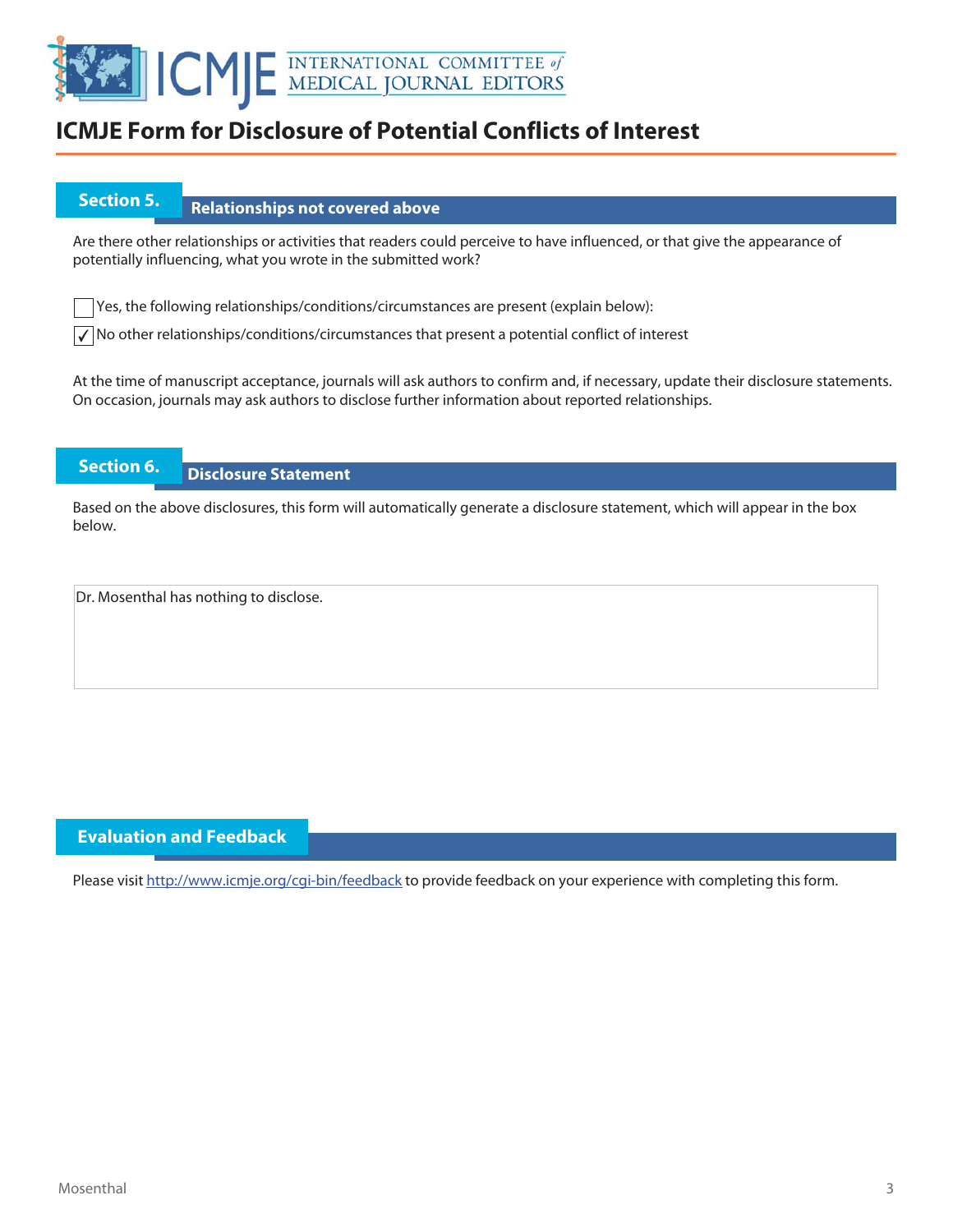

### **Instructions**

 

> **The purpose of this form is to provide readers of your manuscript with information about your other interests that could influence how they receive and understand your work. The form is designed to be completed electronically and stored electronically. It contains programming that allows appropriate data display. Each author should submit a separate form and is responsible for the accuracy and completeness of the submitted information. The form is in six parts.**

#### **Identifying information. 1.**

#### **The work under consideration for publication. 2.**

This section asks for information about the work that you have submitted for publication. The time frame for this reporting is that of the work itself, from the initial conception and planning to the present. The requested information is about resources that you received, either directly or indirectly (via your institution), to enable you to complete the work. Checking "No" means that you did the work without receiving any financial support from any third party -- that is, the work was supported by funds from the same institution that pays your salary and that institution did not receive third-party funds with which to pay you. If you or your institution received funds from a third party to support the work, such as a government granting agency, charitable foundation or commercial sponsor, check "Yes".

#### **Relevant financial activities outside the submitted work. 3.**

This section asks about your financial relationships with entities in the bio-medical arena that could be perceived to influence, or that give the appearance of potentially influencing, what you wrote in the submitted work. You should disclose interactions with ANY entity that could be considered broadly relevant to the work. For example, if your article is about testing an epidermal growth factor receptor (EGFR) antagonist in lung cancer, you should report all associations with entities pursuing diagnostic or therapeutic strategies in cancer in general, not just in the area of EGFR or lung cancer.

Report all sources of revenue paid (or promised to be paid) directly to you or your institution on your behalf over the 36 months prior to submission of the work. This should include all monies from sources with relevance to the submitted work, not just monies from the entity that sponsored the research. Please note that your interactions with the work's sponsor that are outside the submitted work should also be listed here. If there is any question, it is usually better to disclose a relationship than not to do so.

 For grants you have received for work outside the submitted work, you should disclose support ONLY from entities that could be perceived to be affected financially by the published work, such as drug companies, or foundations supported by entities that could be perceived to have a financial stake in the outcome. Public funding sources, such as government agencies, charitable foundations or academic institutions, need not be disclosed. For example, if a government agency sponsored a study in which you have been involved and drugs were provided by a pharmaceutical company, you need only list the pharmaceutical company.

#### **Intellectual Property. 4.**

This section asks about patents and copyrights, whether pending, issued, licensed and/or receiving royalties.

#### **Relationships not covered above. 5.**

Use this section to report other relationships or activities that readers could perceive to have influenced, or that give the appearance of potentially influencing, what you wrote in the submitted work.

### **Definitions.**

**Entity:** government agency, foundation, commercial sponsor, academic institution, etc.

**Grant:** A grant from an entity, generally [but not always] paid to your organization

**Personal Fees:** Monies paid to you for services rendered, generally honoraria, royalties, or fees for consulting , lectures, speakers bureaus, expert testimony, employment, or other affiliations

**Non-Financial Support:** Examples include drugs/equipment supplied by the entity, travel paid by the entity, writing assistance, administrative support, etc**.**

**Other:** Anything not covered under the previous three boxes **Pending:** The patent has been filed but not issued **Issued:** The patent has been issued by the agency **Licensed:** The patent has been licensed to an entity, whether earning royalties or not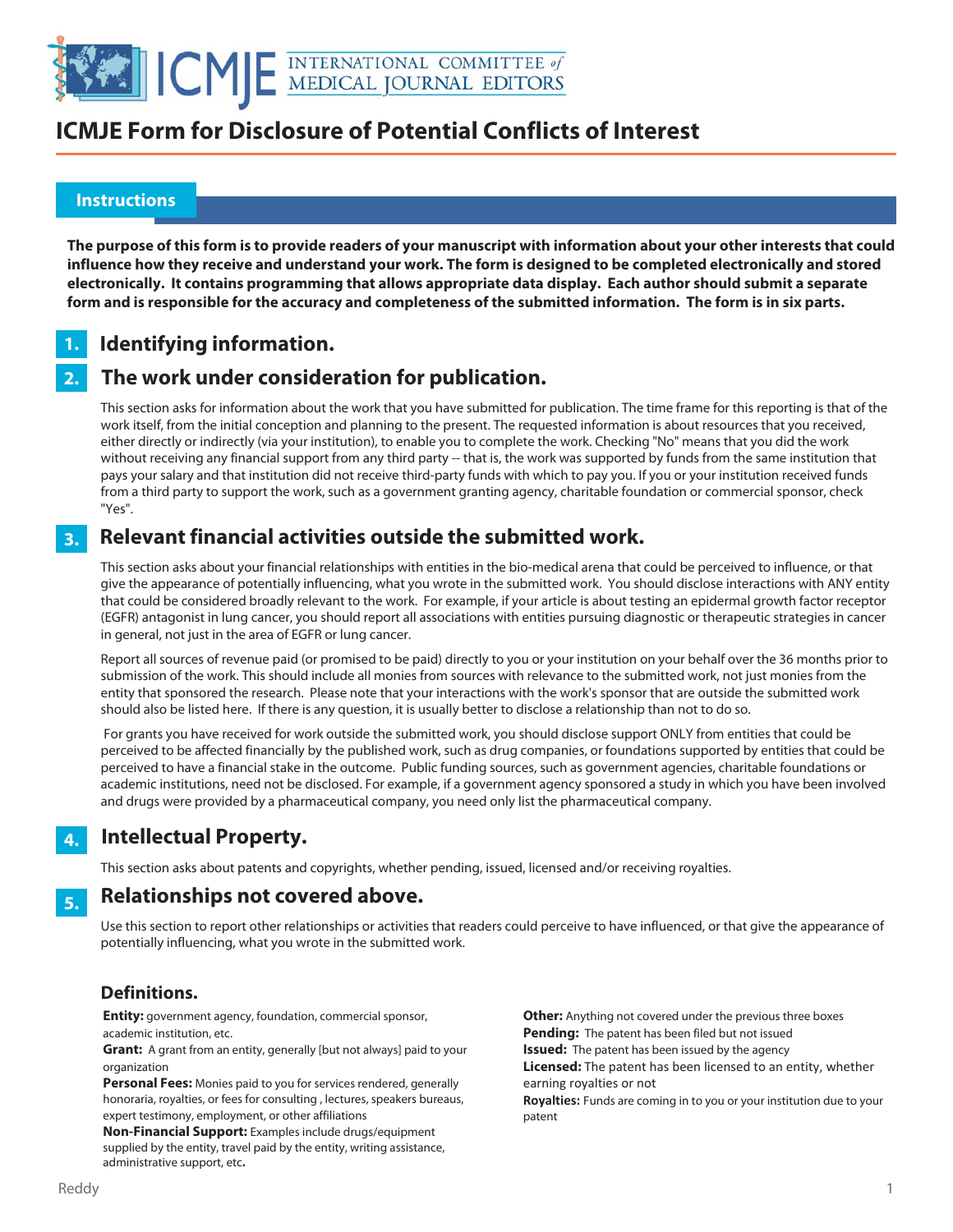

| <b>Section 1.</b>                   | <b>Identifying Information</b>                    |                                                                               |                         |
|-------------------------------------|---------------------------------------------------|-------------------------------------------------------------------------------|-------------------------|
| 1. Given Name (First Name)<br>Manoj |                                                   | 2. Surname (Last Name)<br>Reddy                                               | 3. Date<br>07-July-2019 |
|                                     | 4. Are you the corresponding author?              | $\sqrt{\vert \gamma_{\rm{es}}\vert}$<br>No                                    |                         |
| 5. Manuscript Title                 |                                                   | Rare Epstein-Barr virus associated smooth muscle tumor in a patient with AIDs |                         |
| CC-D-19-00210                       | 6. Manuscript Identifying Number (if you know it) |                                                                               |                         |

### **The Work Under Consideration for Publication**

Did you or your institution **at any time** receive payment or services from a third party (government, commercial, private foundation, etc.) for any aspect of the submitted work (including but not limited to grants, data monitoring board, study design, manuscript preparation, statistical analysis, etc.)?

| Are there any relevant conflicts of interest? |  | <b>Yes</b> |  | $\sqrt{ }$ No |
|-----------------------------------------------|--|------------|--|---------------|
|-----------------------------------------------|--|------------|--|---------------|

# **Relevant financial activities outside the submitted work. Section 3. Relevant financial activities outset**

Place a check in the appropriate boxes in the table to indicate whether you have financial relationships (regardless of amount of compensation) with entities as described in the instructions. Use one line for each entity; add as many lines as you need by clicking the "Add +" box. You should report relationships that were **present during the 36 months prior to publication**.

Are there any relevant conflicts of interest?  $\Box$  Yes  $\Box$  No

# **Intellectual Property -- Patents & Copyrights**

Do you have any patents, whether planned, pending or issued, broadly relevant to the work?  $\vert \ \vert$  Yes  $\vert \sqrt{\vert N}$